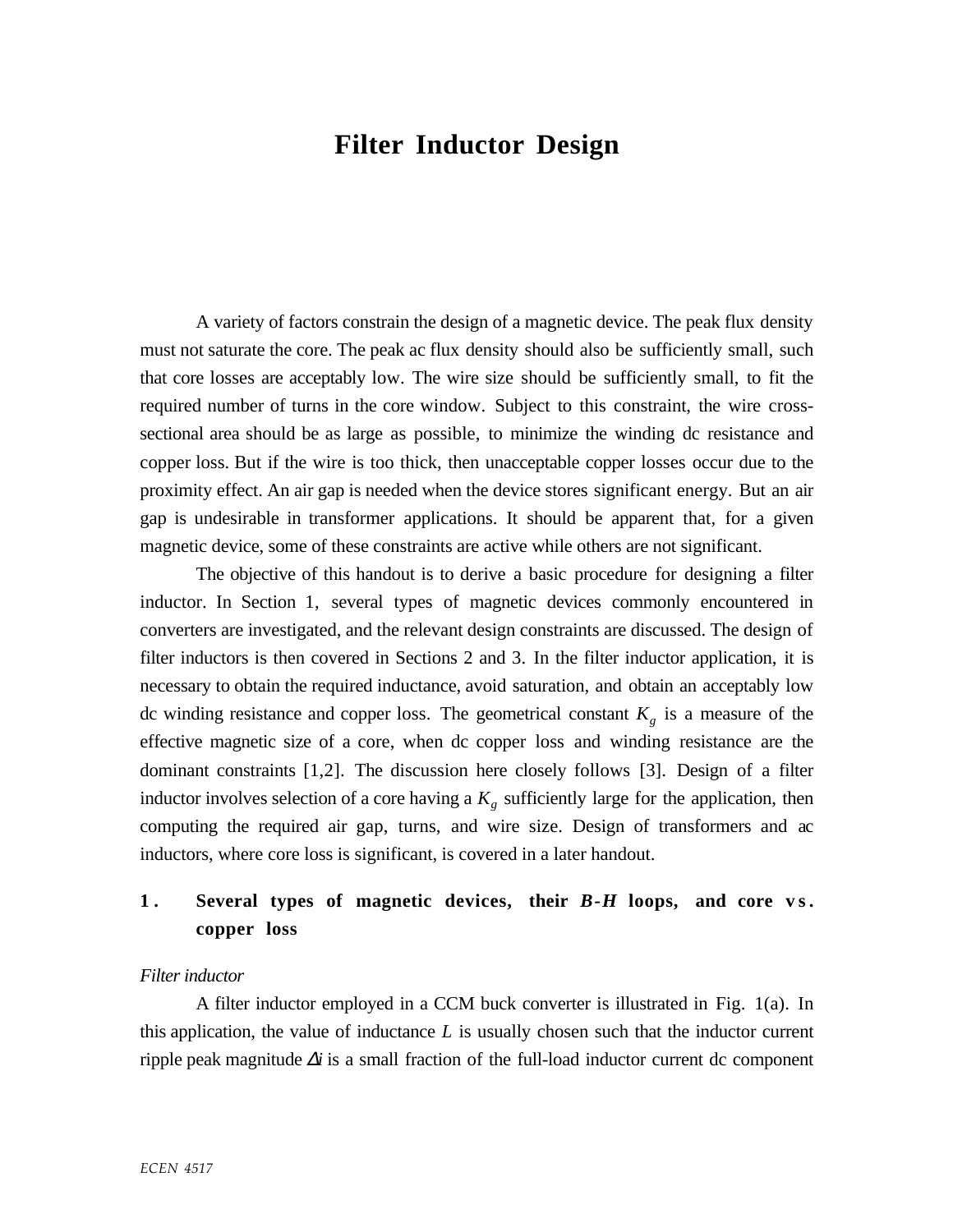

**Fig. 1** Filter inductor employed in a CCM buck converter: (a) circuit schematic, (b) inductor current waveform.



Fig. 2 Filter inductor: (a) structure, (b) magnetic circuit model.

*I*, as illustrated in Fig. 1(b). As illustrated in Fig. 2, an air gap is employed which is sufficiently large to prevent saturation of the core by the peak current  $I + \Delta i$ .

The core magnetic field strength  $H_c(t)$  is related to the winding current  $i(t)$  according to

$$
H_c(t) = \frac{n \, i(t)}{l_c} \, \frac{\mathcal{R}_c}{\mathcal{R}_c + \mathcal{R}_g} \tag{1}
$$

where  $l_c$  is the magnetic path length of the core. Since  $H_c(t)$  is proportional to  $i(t)$ ,  $H_c(t)$  can be expressed as a large dc component  $H_{c0}$  and a small superimposed ac ripple  $\Delta H_c$ , where

$$
H_{c0} = \frac{nI}{l_c} \frac{\mathcal{R}_c}{\mathcal{R}_c + \mathcal{R}_g}
$$

$$
\Delta H_c = \frac{n \Delta i}{l_c} \frac{\mathcal{R}_c}{\mathcal{R}_c + \mathcal{R}_g}
$$

A sketch of  $B(t)$  vs.  $H_c(t)$  for this application is given in Fig. 3. This device operates with the minor *B-H* loop illustrated. The size of the minor loop, and hence the core loss, depends on the magnitude of the inductor current ripple ∆*i*. The copper loss depends on the rms inductor current ripple, essentially equal to the dc component *I*. Typically, the core loss can be ignored, and the design is driven by the copper loss. The maximum flux density is limited by saturation of



**Fig. 3** Filter inductor minor *B-H* loop.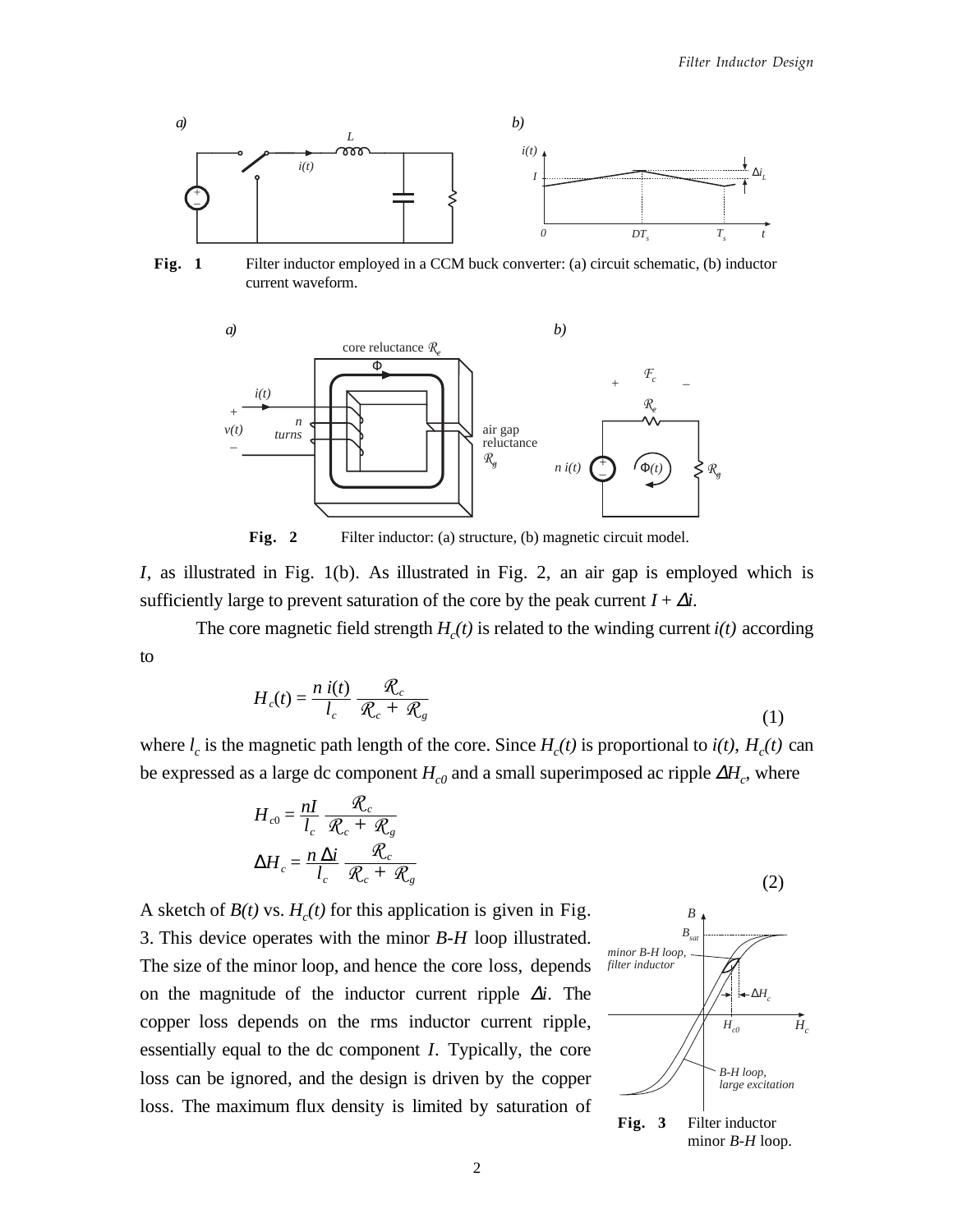the core. Proximity losses are negligible. Although a high-frequency ferrite material can be employed in this application, other materials having higher core losses and greater saturation flux density lead to a physically smaller device.

### *Ac inductor*

An ac inductor employed in a resonant circuit is illustrated in Fig. 4. In this application, the high-frequency current variations are large. In consequence, the  $B(t)$ - $H(t)$ 

loop illustrated in Fig. 5 is large. Core loss and proximity loss are usually significant in this application. The maximum flux density is limited by core loss rather than saturation. Both core loss and copper loss must be



accounted for in the design of this element. A high-frequency material having low core loss, such as ferrite, is normally employed.

### *Transformer*

Figure 6 illustrates a conventional transformer employed in a switching converter. Magnetization of the core is modeled by the magnetizing inductance  $L_{mn}$ . The magnetizing current  $i_{\text{mp}}(t)$  is related to the core magnetic field  $H(t)$  according to Ampere's law

$$
H(t) = \frac{n i_{mp}(t)}{l_m} \tag{3}
$$

However,  $i_{mp}(t)$  is not a direct function of the winding currents  $i_1(t)$  or  $i_2(t)$ . Rather, the



**Fig. 6** Conventional transformer: (a) equivalent circuit, (b) typical primary voltage and magnetizing current waveforms.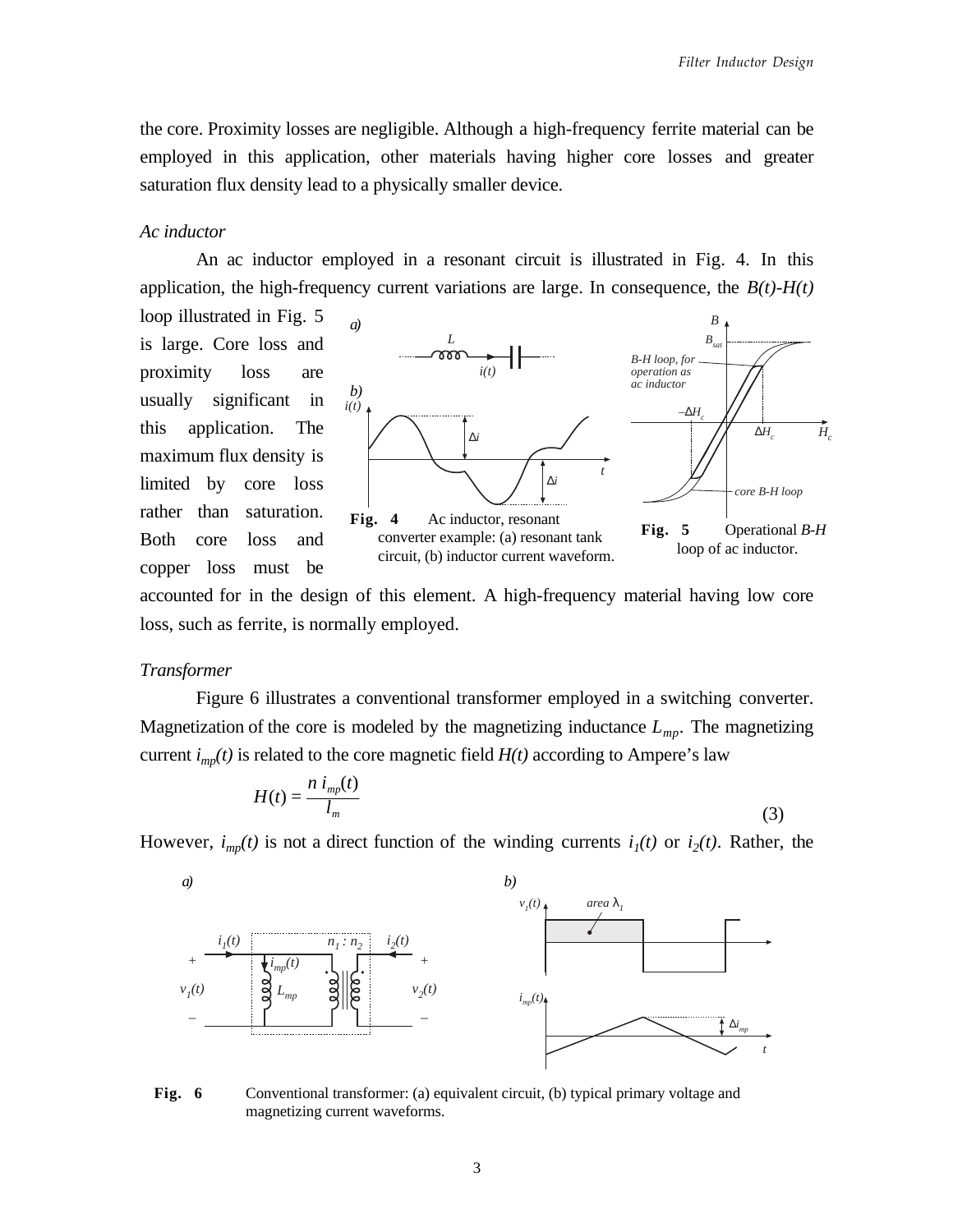magnetizing current is dependent on the applied winding voltage waveform  $v_1(t)$ . Specifically, the maximum ac flux density is directly proportional to the applied volt-seconds λ*1*. A typical *B-H* loop for this application is illustrated in Fig. 7.

In the transformer application, core loss and proximity losses are usually significant. Typically the maximum flux density is limited by core loss rather than by Fig. 7 saturation. A high-frequency material having low core loss is employed. Both core and copper losses must be accounted for in the design of the transformer.



**Fig. 7** Operational *B-H* loop of a conventional transformer.

### *Coupled inductor*

A coupled inductor is a filter inductor having multiple windings. Figure 8(a) illustrates coupled inductors in a two-output forward converter. The inductors can be wound on the same core, because the winding voltage waveforms are proportional. The inductors of the SEPIC and Cuk converters, as well as of multipleoutput buck-derived converters and some other converters, can be coupled. The inductor current ripples can be controlled by control of the winding leakage inductances [4,5]. Dc currents flow in each winding as illustrated in Fig. 8(b), and the net magnetization of the core is proportional to the sum of the winding ampere-turns:



Fig. 8 Coupling the output filter inductors of a twooutput forward converter: (a) schematic, (b) typical inductor current waveforms.

$$
H_c(t) = \frac{n_1 i_1(t) + n_2 i_2(t)}{l_c} \frac{\mathcal{R}_c}{\mathcal{R}_c + \mathcal{R}_g}
$$
(4)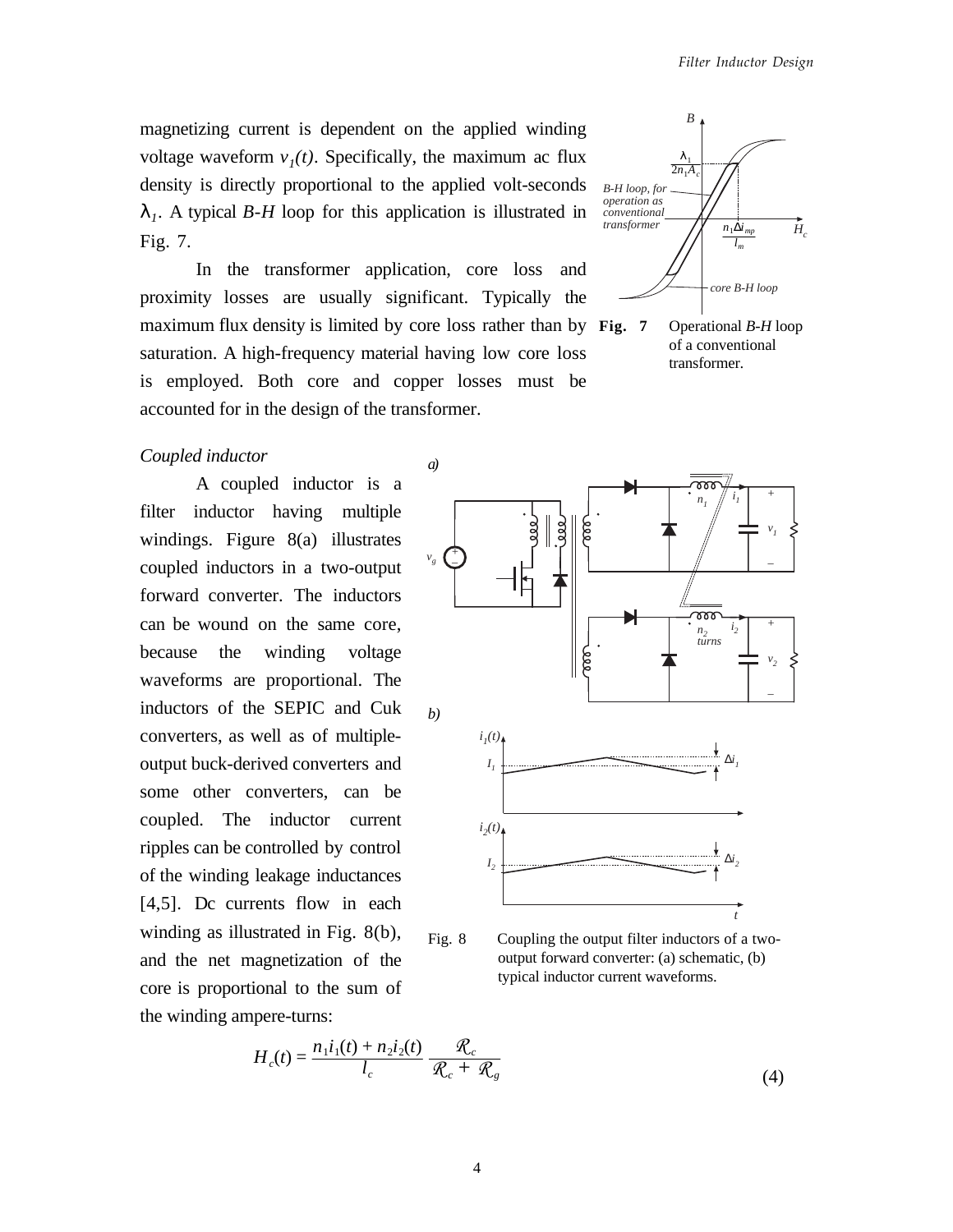As in the case of the single-winding filter inductor, the size of the minor *B-H* loop is proportional to the total current ripple, Fig. 9. Small ripple implies small core loss, as well as small proximity loss. An air gap is employed, and the maximum flux density is limited by saturation.

#### *Flyback transformer*

As discussed the Experiment 7 handout, the flyback transformer functions as an inductor with two windings. The primary winding is used during the transistor conduction interval, and the secondary is used during the diode conduction interval. A flyback converter is illustrated in Fig. 10(a), with the flyback transformer modeled as a magnetizing inductance in parallel with an ideal transformer. The magnetizing current  $i_{mn}(t)$ is proportional to the core magnetic field strength  $H_c(t)$ . Typical DCM waveforms are given in Fig. 10(b).

Since the flyback transformer stores energy, an air gap is needed. Core loss depends on the magnitude of the ac component of the magnetizing current. The *B-H* loop for discontinuous conduction mode operation is illustrated in Fig. 11. When the converter is designed to operate in DCM, the core loss is significant. The maximum flux density is then chosen to maintain an acceptably low core loss. For CCM operation, core loss is less significant, and the maximum flux density is limited only by saturation of the core. In either case, winding proximity losses may be of consequence.



**Fig. 9** Coupled inductor minor *B-H* loop.



Fig. 10 Flyback transformer: (a) converter schematic, with transformer equivalent circuit, (b) DCM current waveforms.



**Fig. 11** Operational *B-H* loop of a DCM flyback transformer.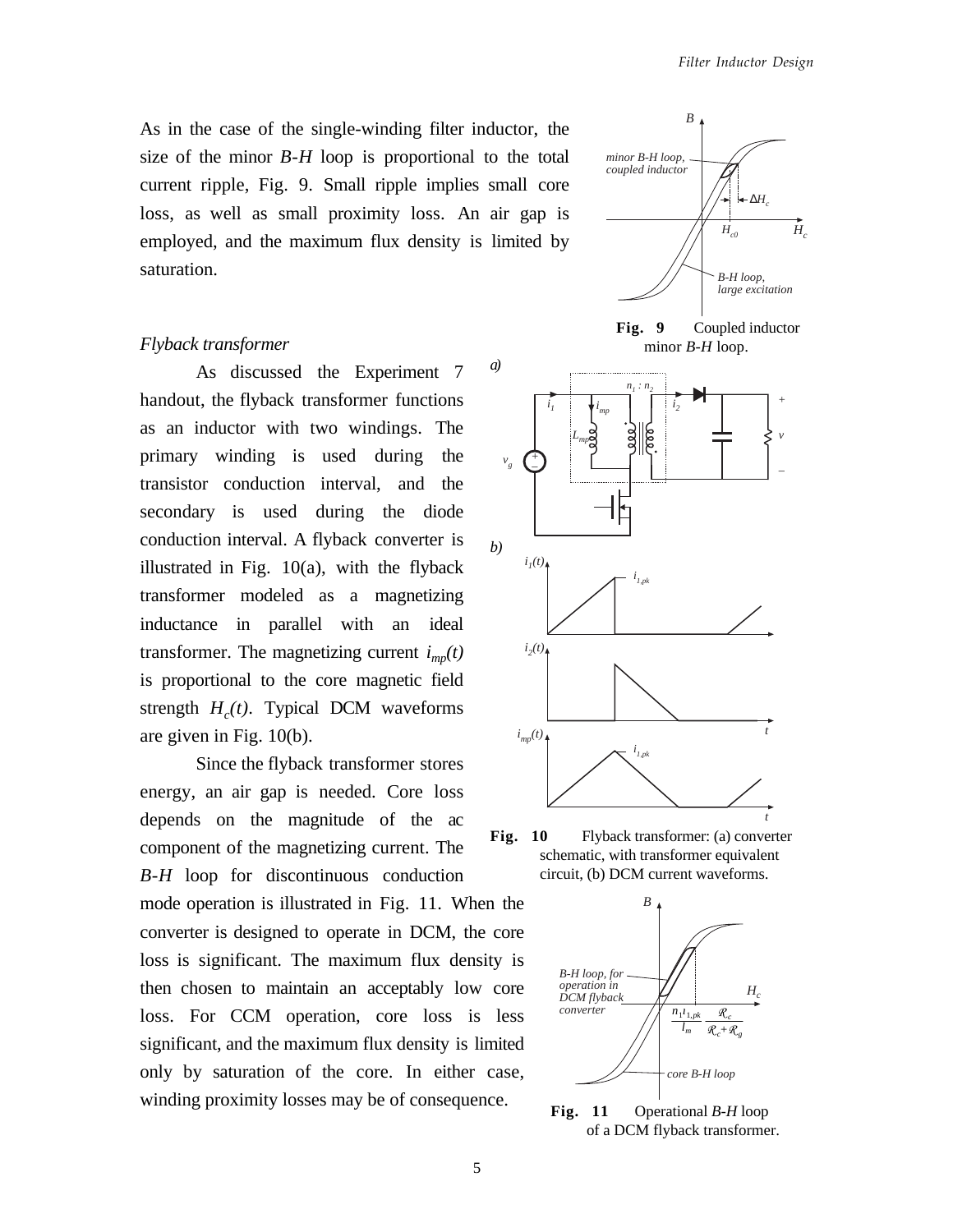### **2 . Filter inductor design constraints**

Let us consider the design of the filter inductor illustrated in Figs. 1 and 2. It is assumed that the core and proximity losses are negligible, so that the inductor losses are dominated by the lowfrequency copper losses. The inductor can therefore be modeled by the equivalent circuit of Fig. 12, in which *R* represents the dc resistance of the winding. It is desired to obtain a given inductance *L* and given winding resistance *R*. The inductor should not saturate when a given worst-case peak current  $I_{max}$  is applied. Note that specification of *R* is equivalent to specification of the copper loss  $P_{cu}$ , since



$$
P_{cu} = I_{rms}^2 R \tag{5}
$$

The inductor winding resistance influences both converter efficiency and output voltage. Hence in design of a converter, it is necessary to construct an inductor whose winding resistance is sufficiently small.

It is assumed that the inductor geometry is topologically equivalent to Fig. 13(a). An equivalent magnetic circuit is illustrated in Fig. 13(b). The core reluctance  $\mathcal{R}_{\varrho}$  and air gap reluctance R*g* are

$$
\mathcal{R}_c = \frac{l_c}{\mu_c A_c}
$$
  

$$
\mathcal{R}_g = \frac{l_g}{\mu_0 A_c}
$$
 (6)

where  $l_c$  is the core magnetic path length,  $A_c$  is the core cross-sectional area,  $\mu_c$  is the core permeability, and  $l_{\varrho}$  is the air gap length. It is assumed that the core and air gap have the same cross-sectional areas. Solution of Fig. 13(b) yields

$$
ni = \Phi\left(\mathcal{R}_c + \mathcal{R}_g\right) \tag{7}
$$

Usually,  $\mathcal{R}_e \ll \mathcal{R}_g$ , and hence Eq. (7) can be approximated as

$$
ni \approx \Phi \, \mathcal{R}_s \tag{8}
$$



Fig. 13 Filter inductor: (a) assumed geometry, (b) magnetic circuit.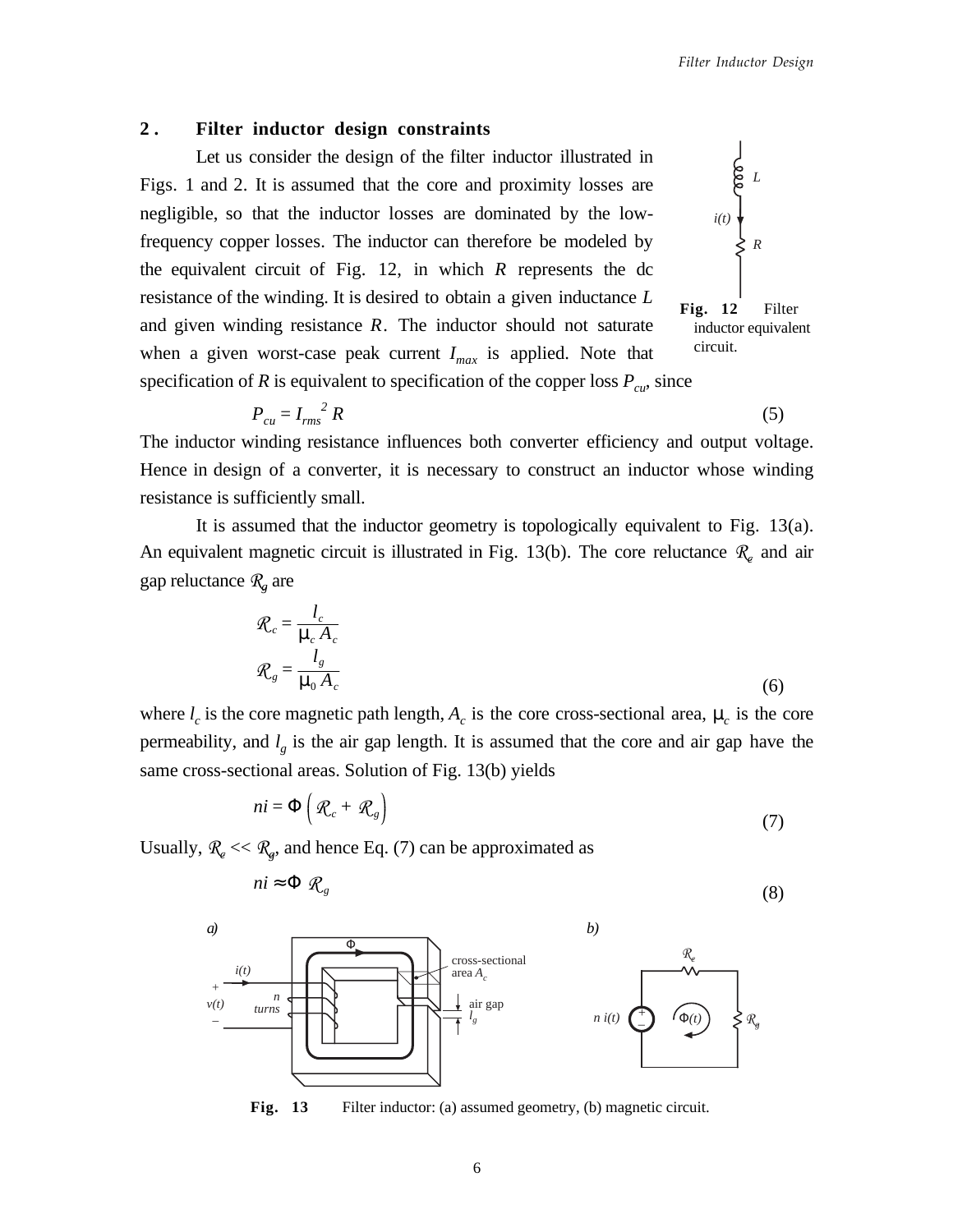core window area *WA*

*core*

Fig. 14 The winding must fit in the core

The air gap dominates the inductor properties. Four design constraints now can be identified.

### *2.1. Maximum flux density*

Given a peak winding current  $I_{max}$ , it is desired to operate the core flux density at a peak value  $B_{max}$ . The value of  $B_{max}$  is chosen to be less than the worst-case saturation flux density of the core material.

Substitution of  $\Phi = BA_c$  into Eq. (8) leads to

$$
ni = BA_c \mathcal{R}_g \tag{9}
$$

Upon letting  $I = I_{max}$  and  $B = B_{max}$ , we obtain

$$
n I_{max} = B_{max} A_c \mathcal{R}_g = B_{max} \frac{l_g}{\mu_0}
$$
 (10)

This is the first design constraint. The turns ratio  $n$  and the air gap length  $l_{\varrho}$  are unknowns.

#### *2.2. Inductance*

The given inductance value *L* must be obtained. The inductance is given by

$$
L = \frac{n^2}{\mathcal{R}_g} = \frac{\mu_0 A_c n^2}{l_g} \tag{11}
$$

wire bare area  $A_w$ 

This is the second design constraint. The turns ratio *n*, core area  $A_c$ , and gap length  $l_g$  are unknown.

### *2.3. Winding area*

As illustrated in Fig. 14, the winding must fit through the window, i.e., the hole in the center of the core. The cross-sectional area of the conductor, or bare area, is  $A_W$ . If the winding has *n* turns, then the area of copper conductor in the window is



If the core has window area  $W_A$ , then we can express the area available for the winding conductors as

$$
W_A K_u \tag{13}
$$

where *Ku* is the *window utilization factor*, or *fill factor*. Hence, the third design constraint can be expressed as

$$
W_A K_u \ge n A_W \tag{14}
$$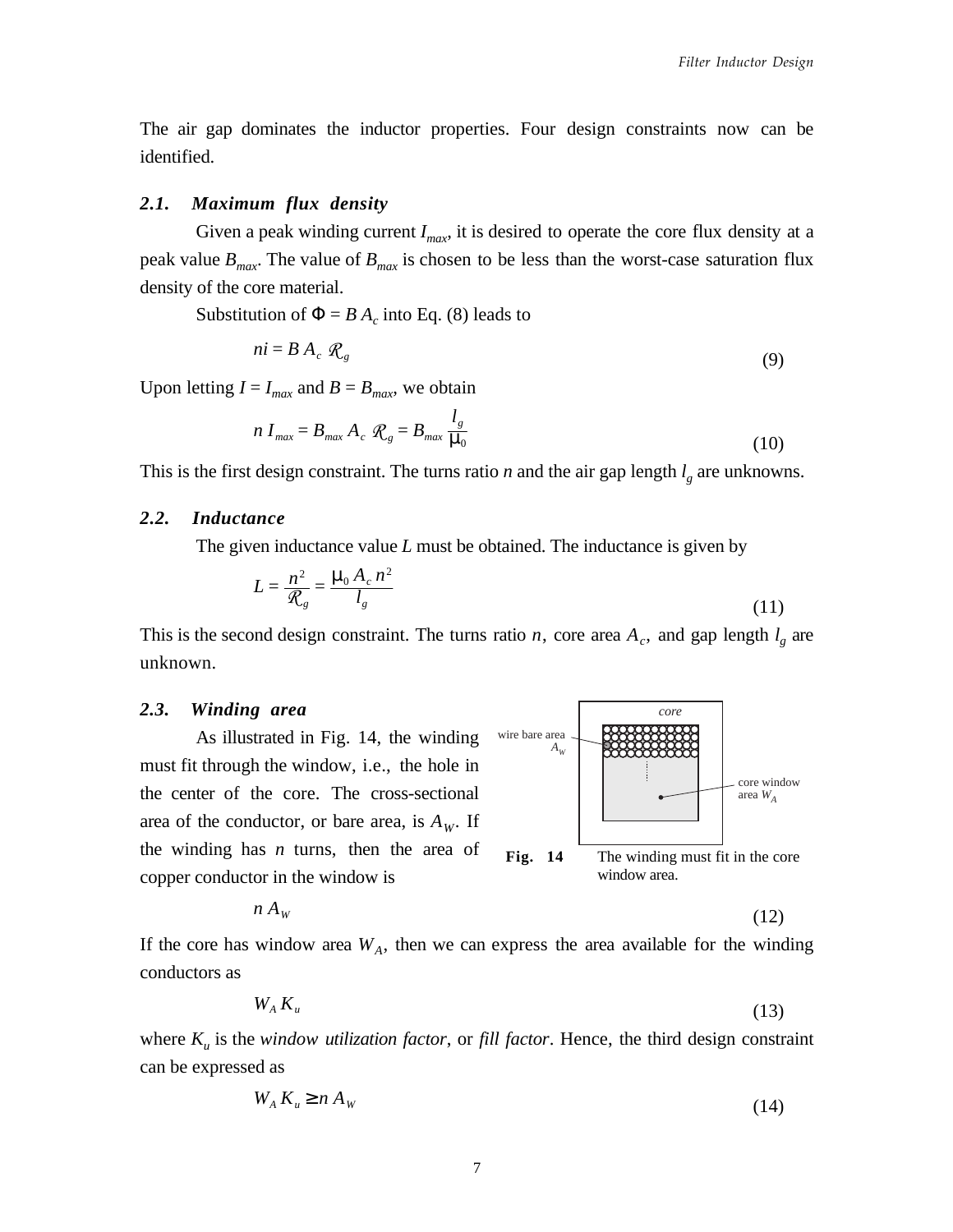The fill factor  $K_u$  is the fraction of the core window area that is filled with copper.  $K_u$  must lie between zero and one. As discussed in [1], there are several mechanism which cause  $K_u$  to be less than unity. Round wire does not pack perfectly; this reduces  $K_u$  by a factor of 0.7 to 0.55, depending on the winding technique. The wire has insulation; the ratio of wire conductor area to total wire area varies from approximately 0.95 to 0.65, depending on the wire size and type of insulation. The bobbin uses some of the window area. Insulation may be required between windings and/or winding layers. Typical values of *Ku* for cores with winding bobbins are: 0.5 for a simple low-voltage inductor, 0.25-0.3 for an off-line transformer, 0.05-0.2 for a high-voltage transformer supplying several kV, and 0.65 for a low-voltage foil transformer or inductor.

#### *2.4. Winding resistance*

The resistance of the winding is

$$
R = \rho \frac{l_w}{A_w} \tag{15}
$$

where  $\rho$  is the resistivity of the conductor material,  $l_W$  is the length of the wire, and  $A_W$  is the wire bare area. The resistivity of copper at room temperature is  $1.724 \cdot 10^{-6}$  Ω-cm. The length of the wire comprising an *n*-turn winding can be expressed as

$$
l_{w} = n \ (MLT) \tag{16}
$$

where *(MLT)* is the mean-length-per-turn of the winding. The mean-length-per-turn is a function of the core geometry. Substitution of Eq. (16) into (15) leads to

$$
R = \rho \frac{n (MLT)}{A_W} \tag{17}
$$

This is the fourth constraint.

## **3 . The core geometrical constant** *Kg*

The four constraints, Eqs. (10), (11), (14), and (17), involve the quantities  $A_c$ ,  $W_A$ , and *MLT*, which are functions of the core geometry, the quantities  $I_{max}$ ,  $B_{max}$ ,  $\mu_0$ , *L*, *K<sub>u</sub>*, *R*, and ρ, which are given specifications or other known quantities, and *n*, *l<sub>g</sub>*, and *A<sub>W</sub>*, which are unknowns. Elimination of the unknowns *n*,  $l_g$ , and  $A_W$  leads to the following equation:

$$
\frac{A_c^2 W_A}{(MLT)} \ge \frac{L^2 I_{max}^2 \rho}{B_{max}^2 R K_u}
$$
\n(18)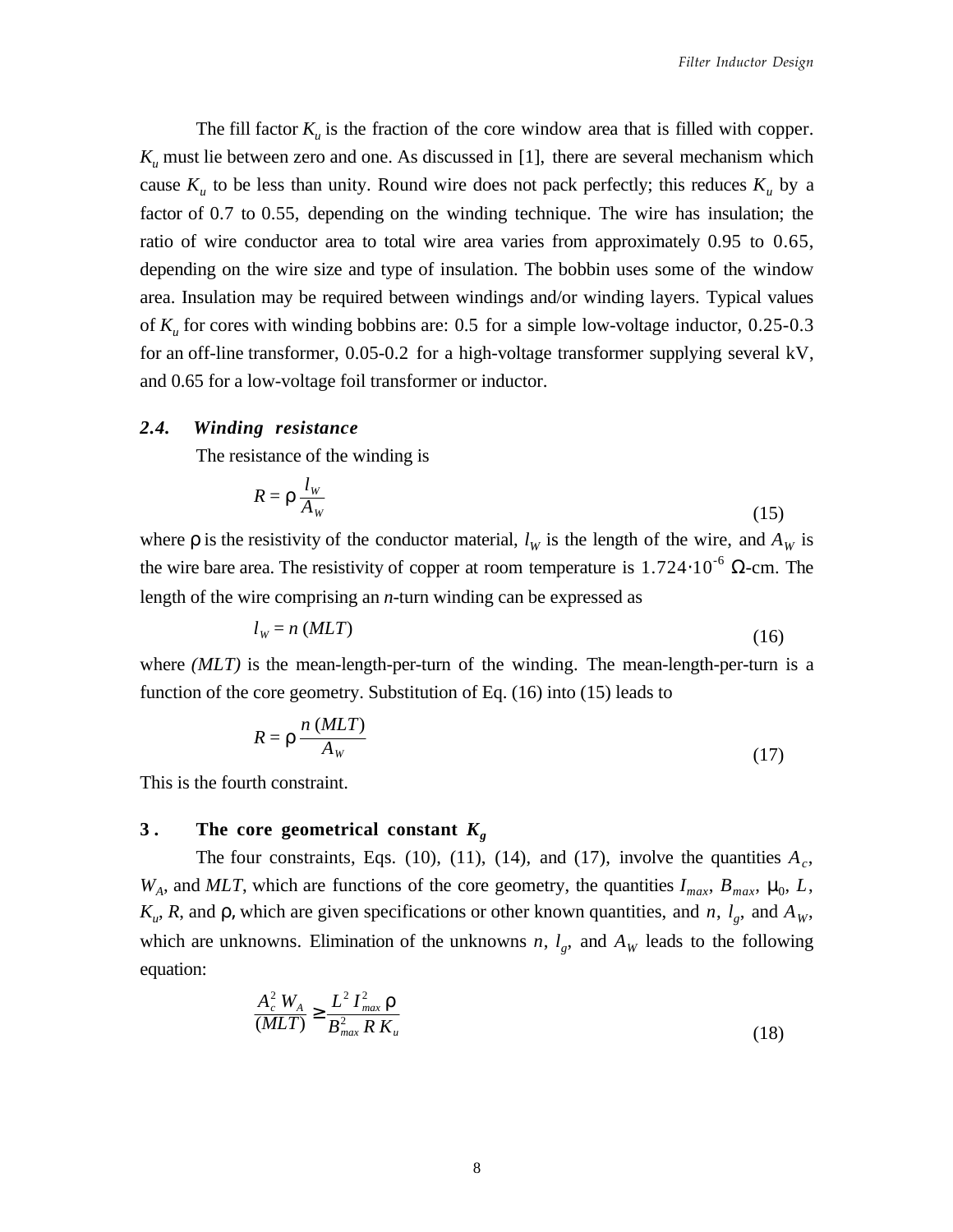The quantities on the right side of this equation are specifications or other known quantities. The left side of the equation is a function of the core geometry alone. It is necessary to choose a core whose geometry satisfies Eq. (18).

The quantity

$$
K_{g} = \frac{A_{c}^{2} W_{A}}{(MLT)}
$$
\n(19)

is called the core geometrical constant. It is a figure-of-merit which describes the effective electrical size of magnetic cores, in applications where copper loss and maximum flux density are specified. Tables are included in the Appendix which list the values of  $K<sub>g</sub>$  for several standard families of ferrite cores.  $K_g$  has dimensions of length to the fifth power.

Equation (18) reveals how the specifications affect the core size. Increasing the inductance or peak current requires an increase in core size. Increasing the peak flux density allows a decrease in core size, and hence it is advantageous to use a core material which exhibits a high saturation flux density. Allowing a larger winding resistance *R*, and hence larger copper loss, leads to a smaller core. Of course, the increased copper loss and smaller core size will lead to a higher temperature rise, which may be unacceptable. The fill factor  $K_u$  also influences the core size.

Equation (20) reveals how core geometry affects the core capabilities. An inductor capable of meeting increased electrical requirements can be obtained by increasing either the core area  $A_c$ , or the window area  $W_A$ . Increase of the core area requires additional iron core material. Increase of the window area implies that additional copper winding material is employed. We can trade iron for copper, or vice-versa, by changing the core geometry in a way that maintains the  $K<sub>g</sub>$  of Eq. (19).

## **4 . A step-by-step procedure**

The procedure developed in Section 3 is summarized below. This simple filter inductor design procedure should be regarded as a first-pass approach. Numerous issues have been neglected, including detailed insulation requirements, conductor eddy current losses, temperature rise, roundoff of number of turns, etc.

The following quantities are specified, using the units noted:

| Wire resistivity          | D         | $(\Omega$ -cm $)$ |
|---------------------------|-----------|-------------------|
| Peak winding current      | $I_{max}$ | (A)               |
| Inductance                |           | (H)               |
| Winding resistance        | R         | $(\Omega)$        |
| Winding fill factor       | $K_u$     |                   |
| Core maximum flux density | $B_{max}$ |                   |

9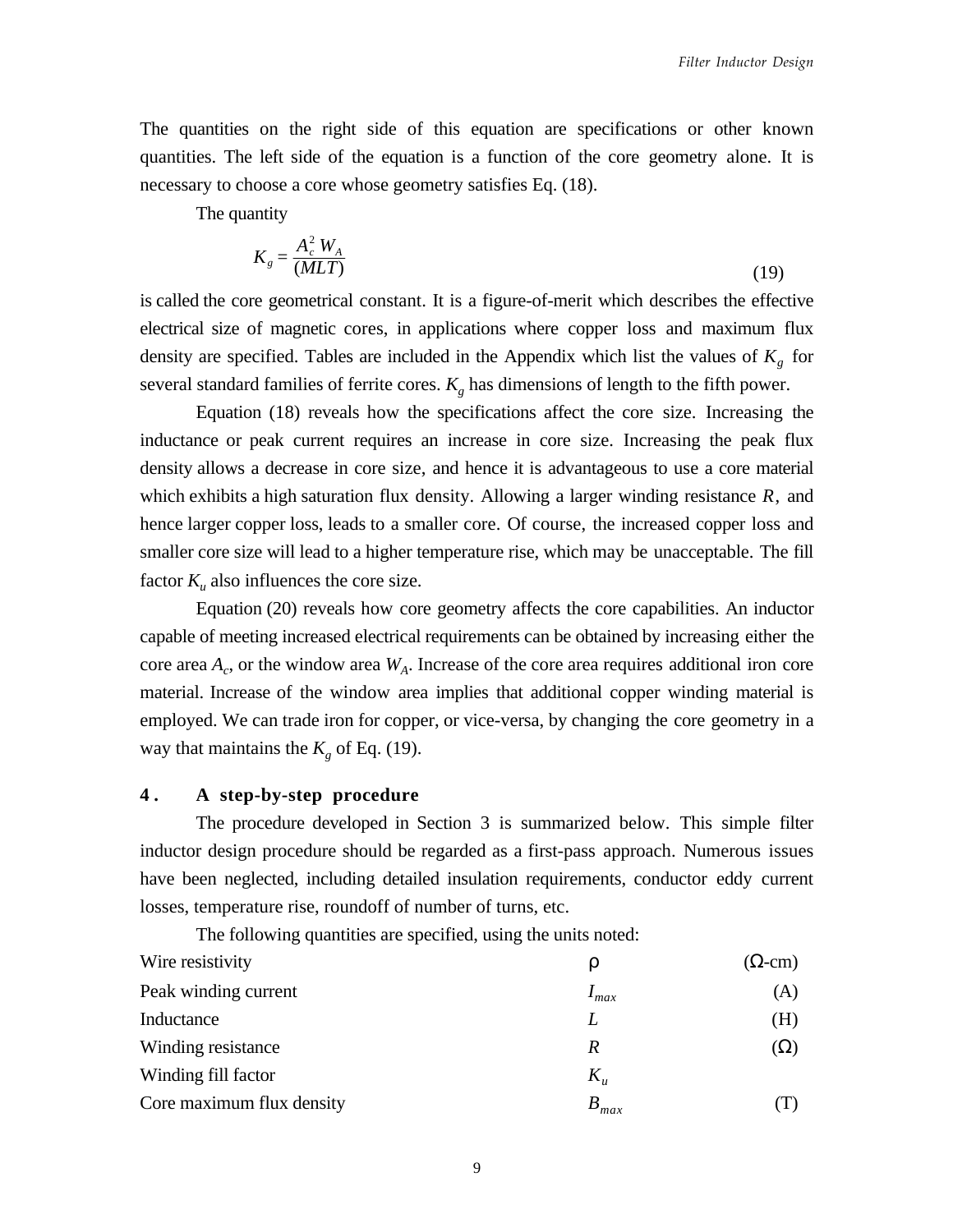| The core dimensions are expressed in cm: |              |                 |
|------------------------------------------|--------------|-----------------|
| core cross-sectional area                | $A_{\alpha}$ | $\text{(cm}^2)$ |
| core window area                         | W,           | $\text{cm}^2$   |
| mean length per turn                     | MIT          | (cm)            |

The use of centimeters rather than meters requires that appropriate factors be added to the design equations.

## *Procedure*

*1. Determine core size*

$$
K_{g} \ge \frac{L^{2} I_{max}^{2} \rho}{B_{max}^{2} R K_{u}} 10^{8} \qquad (cm^{5})
$$
 (20)

Choose a core which is large enough to satisfy this inequality. Note the values of  $A_c$ ,  $W_A$ , and *MLT* for this core.

## *2. Determine air gap length*

$$
l_g = \frac{\mu_0 L I_{max}^2}{B_{max}^2 A_c} 10^4 \qquad (m)
$$
 (21)

with  $A_c$  expressed in cm<sup>2</sup>.  $\mu_0 = 4\pi \cdot 10^{-7}$  H/m. The air gap length is given in meters. The value expressed in Eq. (13-21) is approximate, and neglects fringing flux and other nonidealities.

Core manufacturers sell gapped cores. Rather than specifying the air gap length, the equivalent quantity  $A_L$  is used.  $A_L$  is equal to the inductance, in mH, obtained with a winding of 1000 turns. When  $A_L$  is specified, it is the core manufacturer's responsibility to obtain the correct gap length. Equation (13-21) can be modified to yield the required  $A<sub>L</sub>$ , as follows:

$$
A_L = \frac{10 B_{max}^2 A_c^2}{L I_{max}^2}
$$
 (mH / 1000 turns) (22)

where  $A_c$  is given in cm<sup>2</sup>, L is given in Henries, and  $B_{max}$  is given in Tesla.

## *3. Determine number of turns*

$$
n = \frac{L I_{max}}{B_{max} A_c} 10^4
$$
 (23)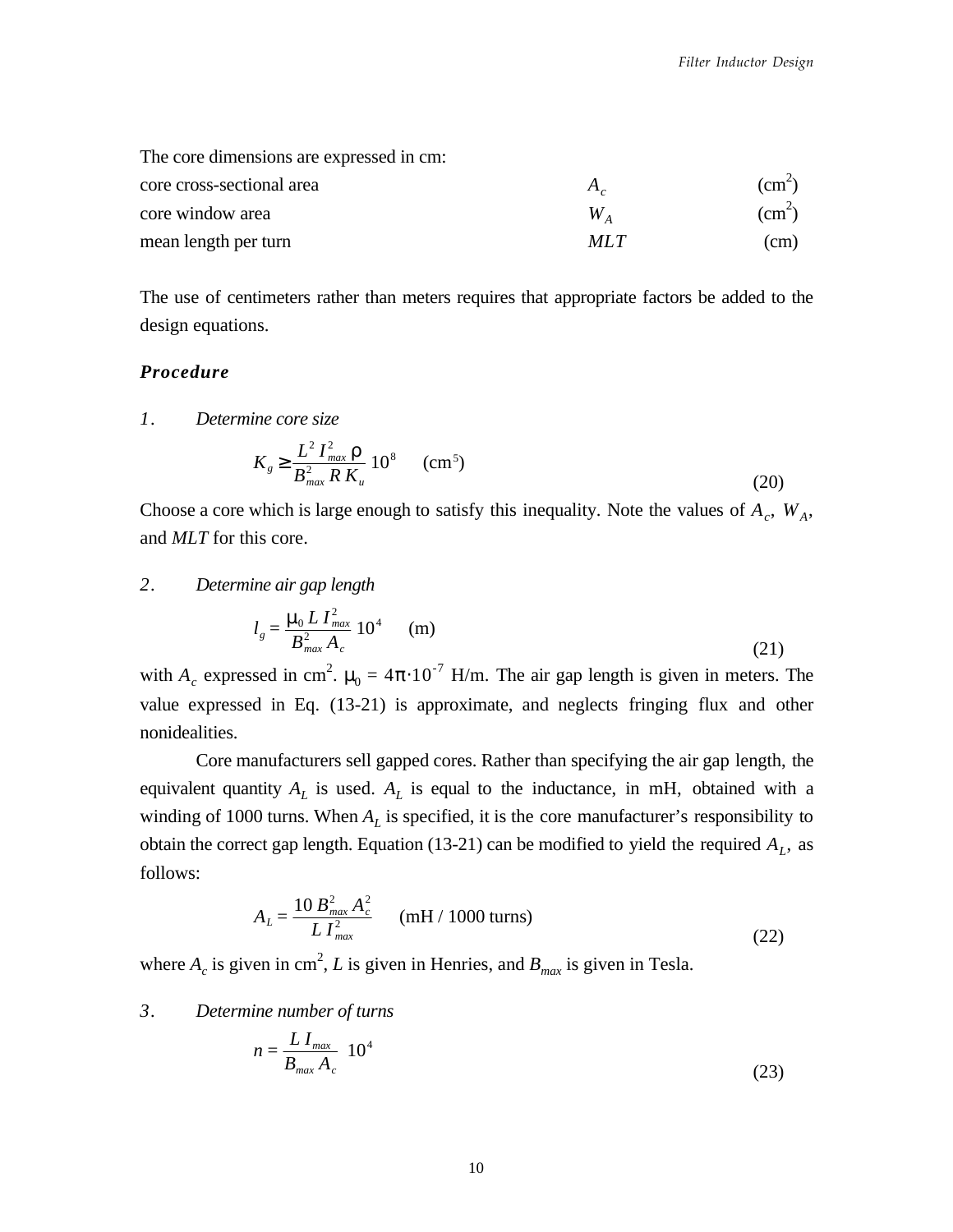*4. Evaluate wire size*

$$
A_W \le \frac{K_u W_A}{n} \tag{24}
$$

Select wire with bare copper area less than or equal to this value. An American Wire Gauge table is included in the Appendix.

As a check, the winding resistance can be computed:

$$
R = \frac{\rho \; n \; (MLT)}{A_w} \tag{25}
$$

## **5 . Summary of key points**

- 1. A variety of magnetic devices are commonly used in switching converters. These devices differ in their core flux density variations, as well as in the magnitudes of the ac winding currents. When the flux density variations are small, core loss can be neglected. Alternatively, a low-frequency material can be used, having higher saturation flux density.
- 2. The core geometrical constant  $K_{\varrho}$  is a measure of the magnetic size of a core, for applications in which copper loss is dominant. In the  $K_g$  design method, flux density and total copper loss are specified.

#### **REFERENCES**

- [1] C. W. T. McLyman, *Transformer and Inductor Design Handbook*, second edition, New York: Marcel Dekker, 1988.
- [2] S. Cuk, "Basics of Switched-Mode Power Conversion: Topologies, Magnetics, and Control," in *Advances in Switched-Mode Power Conversion*, vol. 2, Irvine: Teslaco, pp. 292-305, 1983.
- [3] R. W. Erickson, *Fundamentals of Power Electronics*, New York: Chapman and Hall, 1997, Chapter 13.

#### **PROBLEMS**

- **1** A simple buck converter operates with a 50kHz switching frequency and a dc input voltage of  $V_g$  = 40V. The output voltage is  $V = 20V$ . The load resistance is  $R \ge 4\Omega$ .
	- **(a)** Determine the value of the output filter inductance *L* such that the peak-to-average inductor current ripple ∆*i* is 10% of the dc component *I*.
	- **(b)** Determine the peak steady-state inductor current *Imax*.
	- **(c)** Design an inductor which has the values of *L* and *Imax* from parts (a) and (b). Use a ferrite E-E core, with  $B_{\text{max}} = 0.25$ T. Choose a value of winding resistance such that the inductor copper loss is less than or equal to 1W. Assume  $K_u = 0.5$ . Specify: core size, gap length, wire size (AWG), and number of turns.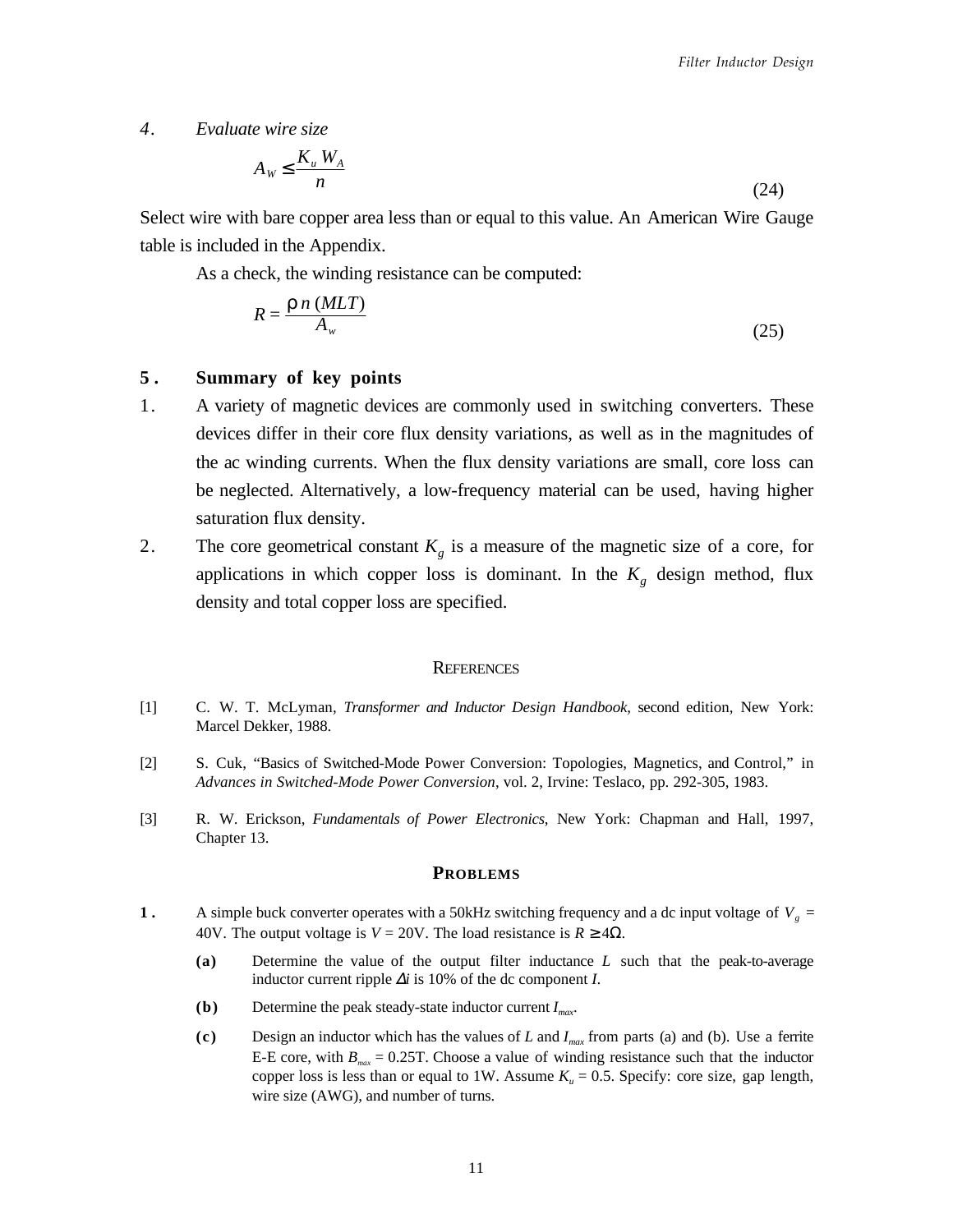- **2**. A boost converter operates at the following quiescent point:  $V_g = 28V$ ,  $V = 48V$ ,  $P_{load} = 150W$ ,  $f_s$ = 100kHz. Design the inductor for this converter. Choose the inductance value such that the peak current ripple is 10% of the dc inductor current. Use a peak flux density of 0.225T, and assume a fill factor of 0.5. Allow copper loss equal to 0.5% of the load power. Use a ferrite PQ core. Specify: core size, air gap length, wire gauge, and number of turns.
- **3**. Coupled inductor design. The two-output forward converter of Fig. 8(a) employs secondary-side inductors which are wound on a common core. An air gap is employed. Winding currents  $i_l(t)$  and  $i_2(t)$  exhibit coincident peak currents  $I_{1pk}$  and  $I_{2pk}$ , and rms currents  $I_{1rms}$  and  $I_{2rms}$ , respectively. The winding resistances are  $R_1$  and  $R_2$ .
	- (a) How should the turns ratio  $n_2/n_1$  be chosen?
	- **(b)** For a given core window area  $W_A$  and given  $I_{lmns}$  and  $I_{2rms}$ , what ratio  $R_I / R_2$  minimizes the total copper loss? How should the window area be allocated between the windings?
	- **(c)** Modify the *Kg* design procedure, to design this two-winding coupled inductor. Specifications are given regarding the total copper loss  $P_{cu}$ , maximum flux density  $B_{max}$ , peak and rms winding currents, wire resistivity, fill factor, and converter output voltages. Your procedure should yield the following data: required core geometrical constant  $K_g$ , air gap length, primary and secondary turns  $n_1$  and  $n_2$ , and primary and secondary wire areas  $A_{w1}$  and  $A_{w2}$ .
	- (d) Design a coupled inductor for the following application:  $V_1 = 5V$ ,  $V_2 = 15V$ ,  $I_1 = 20A$ ,  $I_2$  $= 4A$ ,  $D = 0.4$ . The magnetizing inductance should be equal to 8 $\mu$ H, referred to the 5V winding. You may assume a fill factor *Ku* of 0.5. Allow a total of 1W of copper loss, and use a peak flux density of  $B_{max} = 0.2$ T. Use a ferrite EE core. Specify: core size, air gap length, number of turns and wire gauge for each winding.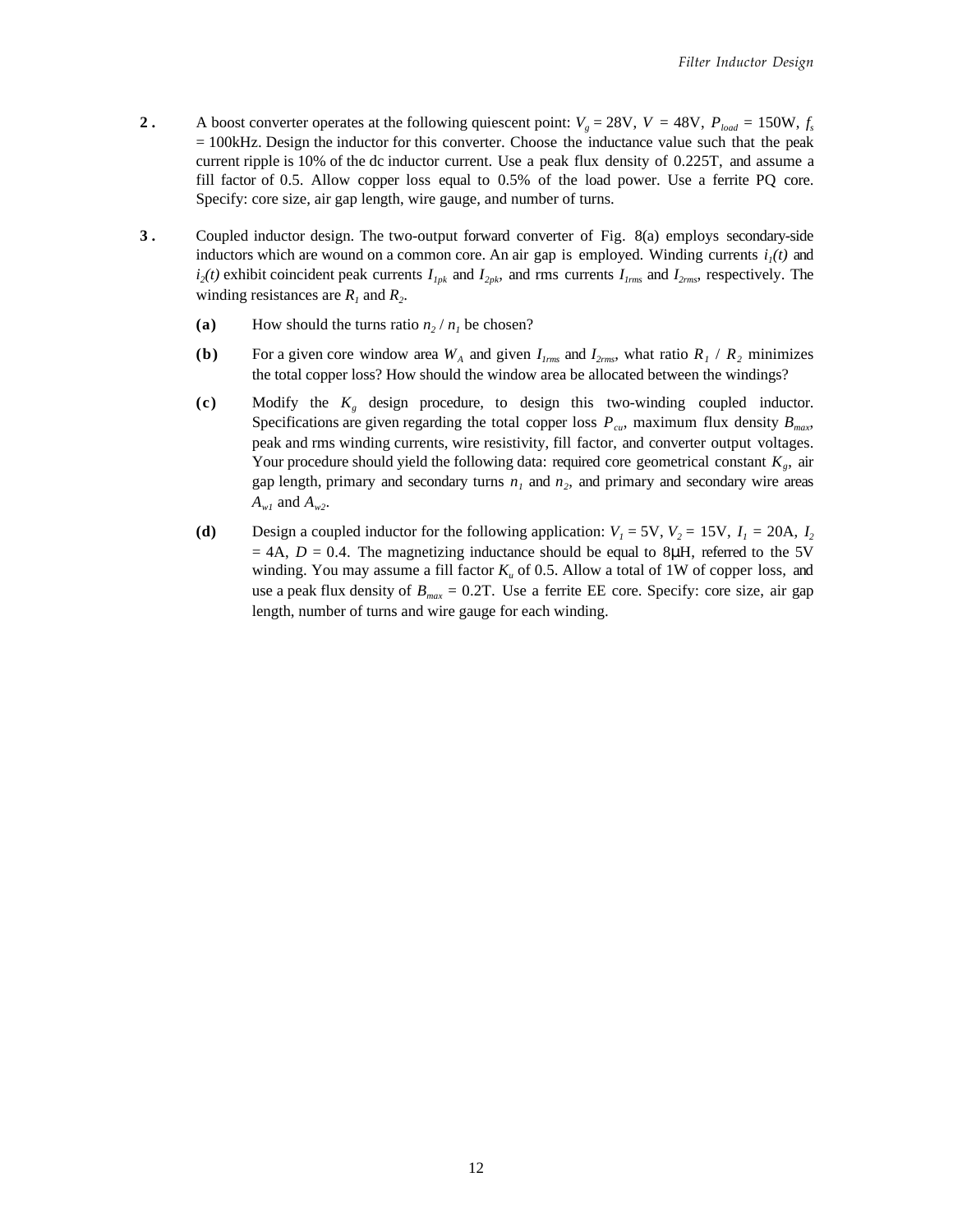## **Appendix**

# **Magnetics Design Tables**

Geometrical data for several standard ferrite core shapes are listed here. The geometrical constant  $K<sub>g</sub>$  is a measure of core size, useful for designing inductors and transformers that attain a given copper loss. The  $K_g$  method for inductor design is described in in this text.  $K_g$  is defined as

$$
K_{g} = \frac{A_{c}^{2} W_{A}}{MLT}
$$
\n(A.1)

where  $A_c$  is the core cross-sectional area,  $W_A$  is the window area, and  $MLT$  is the winding mean-length-per-turn. The geometrical constant  $K_{gfe}$  is a similar measure of core size, which is useful for designing ac inductors and transformers when the total copper plus core loss is constrained. The  $K_{gfe}$  method for magnetics design is described in the handout on transformer design.  $K_{gfe}$  is defined as

$$
K_{gfe} = \frac{W_A A_c^{2(1-1/\beta)}}{MLT l_e^{2/\beta}} u(\beta)
$$
 (A.2)

where  $l_e$  is the core mean magnetic path length, and  $\beta$  is the core loss exponent:

$$
P_{fe} = K_{fe} B_{\text{max}}^{\beta} \tag{A.3}
$$

For modern ferrite materials, β typically lies in the range 2.6 to 2.8. The quantity *u*(β) is defined as

$$
u(\beta) = \left[ \left( \frac{\beta}{2} \right)^{-\left( \frac{\beta}{\beta + 2} \right)} + \left( \frac{\beta}{2} \right)^{\left( \frac{\beta}{\beta + 2} \right)} \right]^{-\left( \frac{\beta + 2}{\beta} \right)}
$$
(A.4)

 $u(\beta)$  is equal to 0.305 for  $\beta = 2.7$ . This quantity varies by roughly 5% over the range 2.6  $\leq$  $β ≤ 2.8$ . Values of *K<sub>gfe</sub>* are tabulated for  $β = 2.7$ ; variation of *K<sub>gfe</sub>* over the range 2.6 ≤  $β ≤$ 2.8 is typically quite small.

Thermal resistances are listed in those cases where published manufacturer's data is available. The thermal resistances listed are the approximate temperature rise from the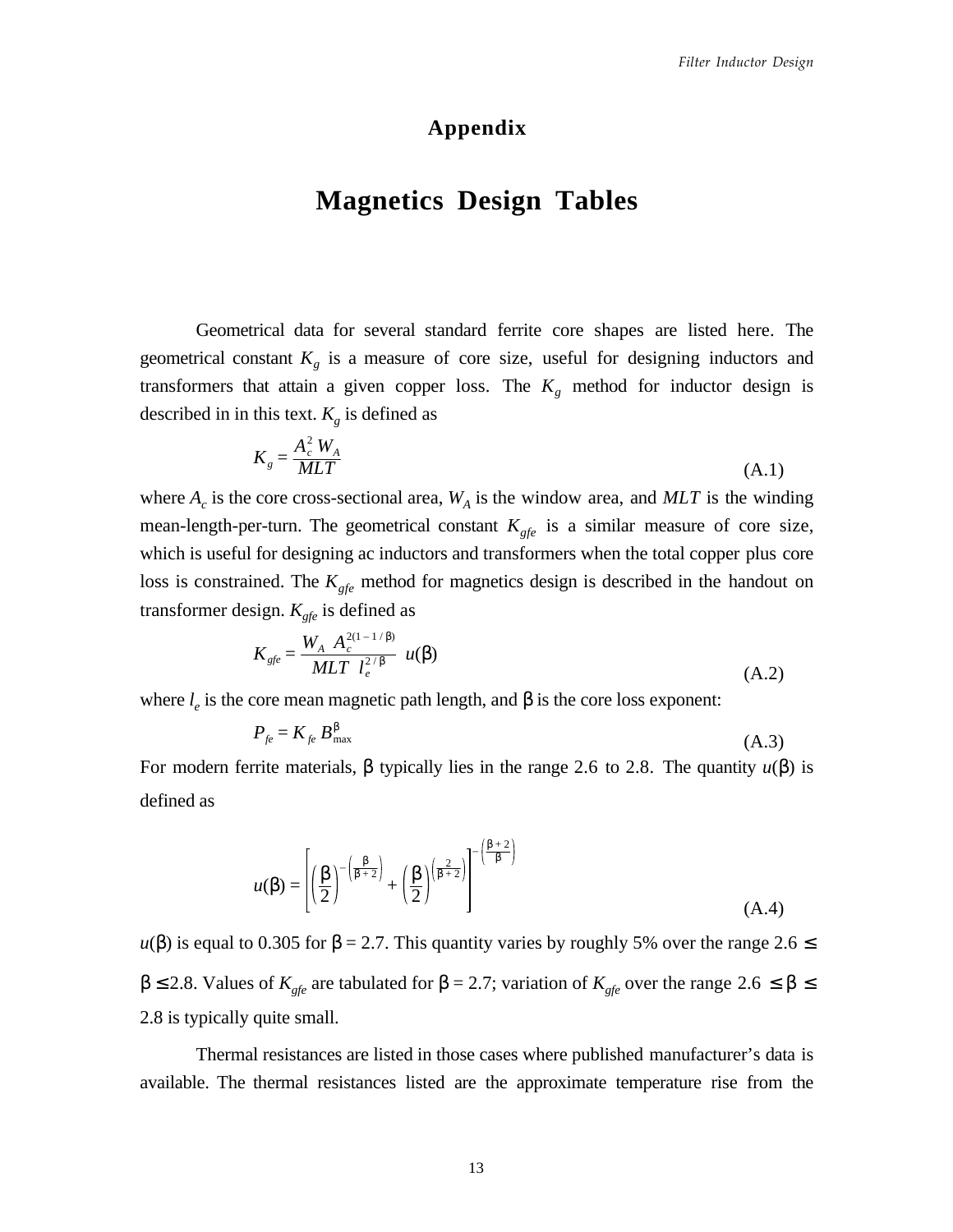center leg of the core to ambient, per watt of total power loss. Different temperature rises may be observed under conditions of forced air cooling, unusual power loss distributions, etc. Listed window areas are the winding areas for conventional single-section bobbins.

An American Wire Gauge table is included at the end of this appendix.

## **A.1 Pot core data**



| Core<br>type | Geometrica<br>1<br>constant | Geometrica<br>1<br>constant  | Cross-<br>sectional              | <b>Bobbin</b><br>winding              | Mean<br>length<br>per turn | Magnetic<br>path<br>length | Thermal<br>resistance       | Core<br>weight |
|--------------|-----------------------------|------------------------------|----------------------------------|---------------------------------------|----------------------------|----------------------------|-----------------------------|----------------|
| (AH)<br>(mm) | $K_{g5}$<br>cm <sup>-</sup> | $K_{gfe}$<br>cm <sup>x</sup> | area<br>$A_c$<br>$\text{cm}^2$ ) | area<br>$W_{A}$<br>(cm <sup>2</sup> ) | <b>MLT</b><br>(cm)         | $l_m$<br>(cm)              | $R_{th}$<br>$(^{\circ}C/W)$ | (g)            |
| 704          | $0.738 \cdot 10^{-6}$       | $1.61 \cdot 10^{-6}$         | 0.070                            | $0.22 \cdot 10^{-3}$                  | 1.46                       | 1.0                        |                             | 0.5            |
| 905          | $0.183 \cdot 10^{-3}$       | $256 \cdot 10^{-6}$          | 0.101                            | 0.034                                 | 1.90                       | 1.26                       |                             | 1.0            |
| 1107         | $0.667 \cdot 10^{-3}$       | $554 \cdot 10^{-6}$          | 0.167                            | 0.055                                 | 2.30                       | 1.55                       |                             | 1.8            |
| 1408         | $2.107 \cdot 10^{-3}$       | $1.1 \cdot 10^{-3}$          | 0.251                            | 0.097                                 | 2.90                       | 2.00                       | 100                         | 3.2            |
| 1811         | $9.45 \cdot 10^{-3}$        | $2.6 \cdot 10^{-3}$          | 0.433                            | 0.187                                 | 3.71                       | 2.60                       | 60                          | 7.3            |
| 2213         | $27.1 \cdot 10^{-3}$        | $4.9 \cdot 10^{-3}$          | 0.635                            | 0.297                                 | 4.42                       | 3.15                       | 38                          | 13             |
| 2616         | $69.1 \cdot 10^{-3}$        | $8.2 \cdot 10^{-3}$          | 0.948                            | 0.406                                 | 5.28                       | 3.75                       | 30                          | 20             |
| 3019         | 0.180                       | $14.2 \cdot 10^{-3}$         | 1.38                             | 0.587                                 | 6.20                       | 4.50                       | 23                          | 34             |
| 3622         | 0.411                       | $21.7 \cdot 10^{-3}$         | 2.02                             | 0.748                                 | 7.42                       | 5.30                       | 19                          | 57             |
| 4229         | 1.15                        | $41.1 \cdot 10^{-3}$         | 2.66                             | 1.40                                  | 8.60                       | 6.81                       | 13.5                        | 104            |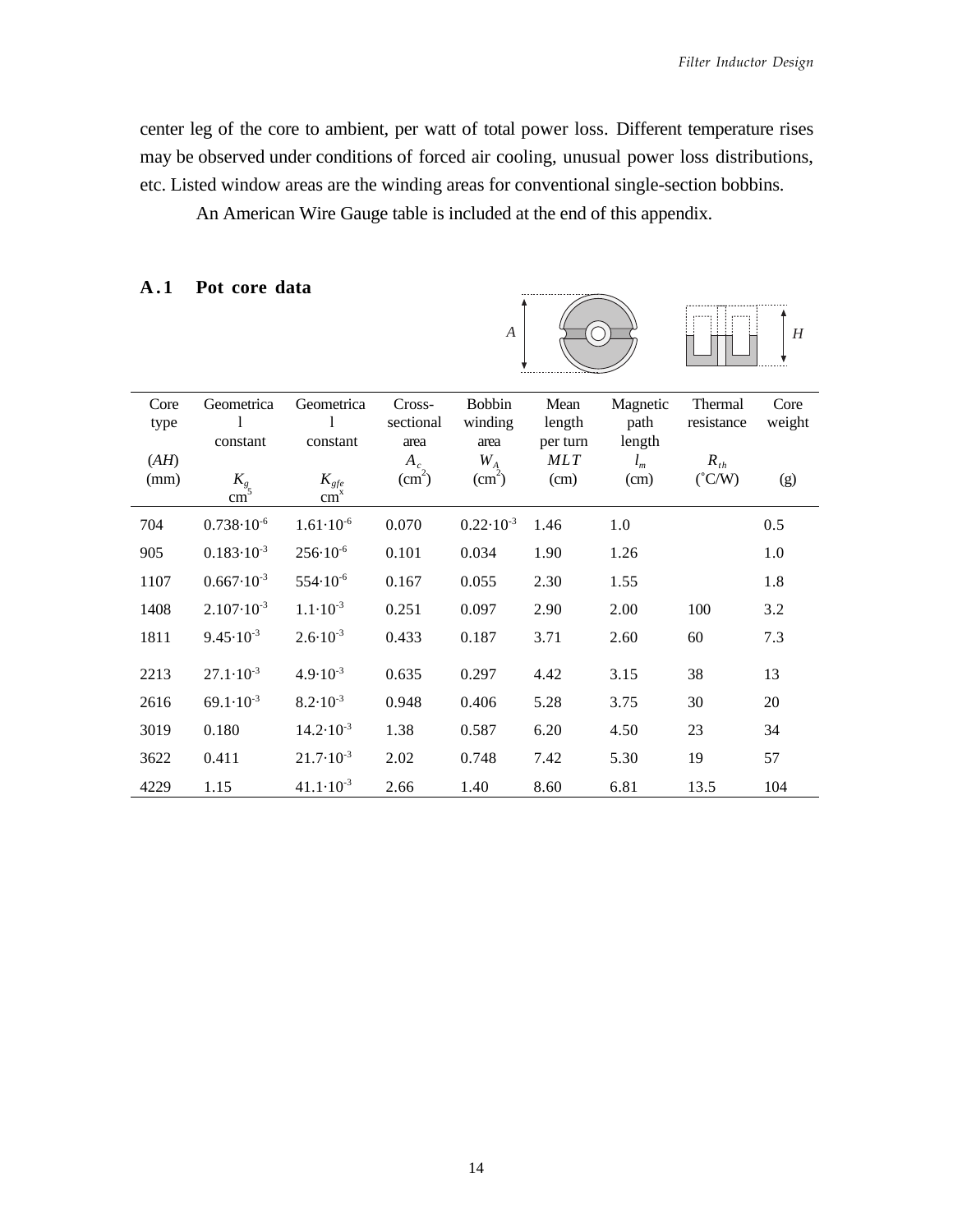## **A . 2 EE core data**



| Core<br>type<br>(A) | Geometrical<br>constant<br>$K_{g}$ | Geometrical<br>constant<br>$K_{\text{gfe}}$ | Cross-<br>sectional<br>area<br>$A_c$ | <b>Bobbin</b><br>winding<br>area<br>$W_A$ | Mean<br>length<br>per turn<br><b>MLT</b> | Magnetic<br>path<br>length<br>$l_m$ | Core<br>weight |
|---------------------|------------------------------------|---------------------------------------------|--------------------------------------|-------------------------------------------|------------------------------------------|-------------------------------------|----------------|
| (mm)                | cm                                 | $\overline{\text{cm}}^x$                    | $\text{(cm}^2)$                      | $\text{cm}^2$                             | (cm)                                     | (cm)                                | (g)            |
| EE12                | $0.731 \cdot 10^{-3}$              | $0.458 \cdot 10^{-3}$                       | 0.14                                 | 0.085                                     | 2.28                                     | 2.7                                 | 2.34           |
| EE16                | $2.02 \cdot 10^{-3}$               | $0.842 \cdot 10^{-3}$                       | 0.19                                 | 0.190                                     | 3.40                                     | 3.45                                | 3.29           |
| <b>EE19</b>         | $4.07 \cdot 10^{-3}$               | $1.3 \cdot 10^{-3}$                         | 0.23                                 | 0.284                                     | 3.69                                     | 3.94                                | 4.83           |
| EE <sub>22</sub>    | $8.26 \cdot 10^{-3}$               | $1.8 \cdot 10^{-3}$                         | 0.41                                 | 0.196                                     | 3.99                                     | 3.96                                | 8.81           |
| EE30                | $85.7 \cdot 10^{-3}$               | $6.7 \cdot 10^{-3}$                         | 1.09                                 | 0.476                                     | 6.60                                     | 5.77                                | 32.4           |
| EE40                | 0.209                              | $11.8 \cdot 10^{-3}$                        | 1.27                                 | 1.10                                      | 8.50                                     | 7.70                                | 50.3           |
| EE50                | 0.909                              | $28.4 \cdot 10^{-3}$                        | 2.26                                 | 1.78                                      | 10.0                                     | 9.58                                | 116            |
| <b>EE60</b>         | 1.38                               | $36.4 \cdot 10^{-3}$                        | 2.47                                 | 2.89                                      | 12.8                                     | 11.0                                | 135            |
| EE70/68/19          | 5.06                               | $127 \cdot 10^{-3}$                         | 3.24                                 | 6.75                                      | 14.0                                     | 9.0                                 | 280            |

## **A . 3 EC core data**



| Core             | Geometrica | Geometrica           | Cross-          | <b>Bobbin</b>   | Mean     | Magnetic | Thermal         | Core   |
|------------------|------------|----------------------|-----------------|-----------------|----------|----------|-----------------|--------|
| type             |            |                      | sectional       | winding         | length   | path     | resistance      | weight |
|                  | constant   | constant             | area            | area            | per turn | length   |                 |        |
| (A)              |            |                      | $A_c$           | $W_{A}$         | MLT      | $l_m$    | $R_{th}$        |        |
| (mm)             | $K_{g}$    | $K_{gfe}$            | $\text{cm}^2$ ) | $\text{(cm}^2)$ | (cm)     | (cm)     | $(^{\circ}C/W)$ | (g)    |
|                  | cm         | cm                   |                 |                 |          |          |                 |        |
| EC35             | 0.131      | $9.9 \cdot 10^{-3}$  | 0.843           | 0.975           | 5.30     | 7.74     | 18.5            | 35.5   |
| EC41             | 0.374      | $19.5 \cdot 10^{-3}$ | 1.21            | 1.35            | 5.30     | 8.93     | 16.5            | 57.0   |
| EC52             | 0.914      | $31.7 \cdot 10^{-3}$ | 1.80            | 2.12            | 7.50     | 10.5     | 11.0            | 111    |
| EC <sub>70</sub> | 2.84       | $56.2 \cdot 10^{-3}$ | 2.79            | 4.71            | 12.9     | 14.4     | 7.5             | 256    |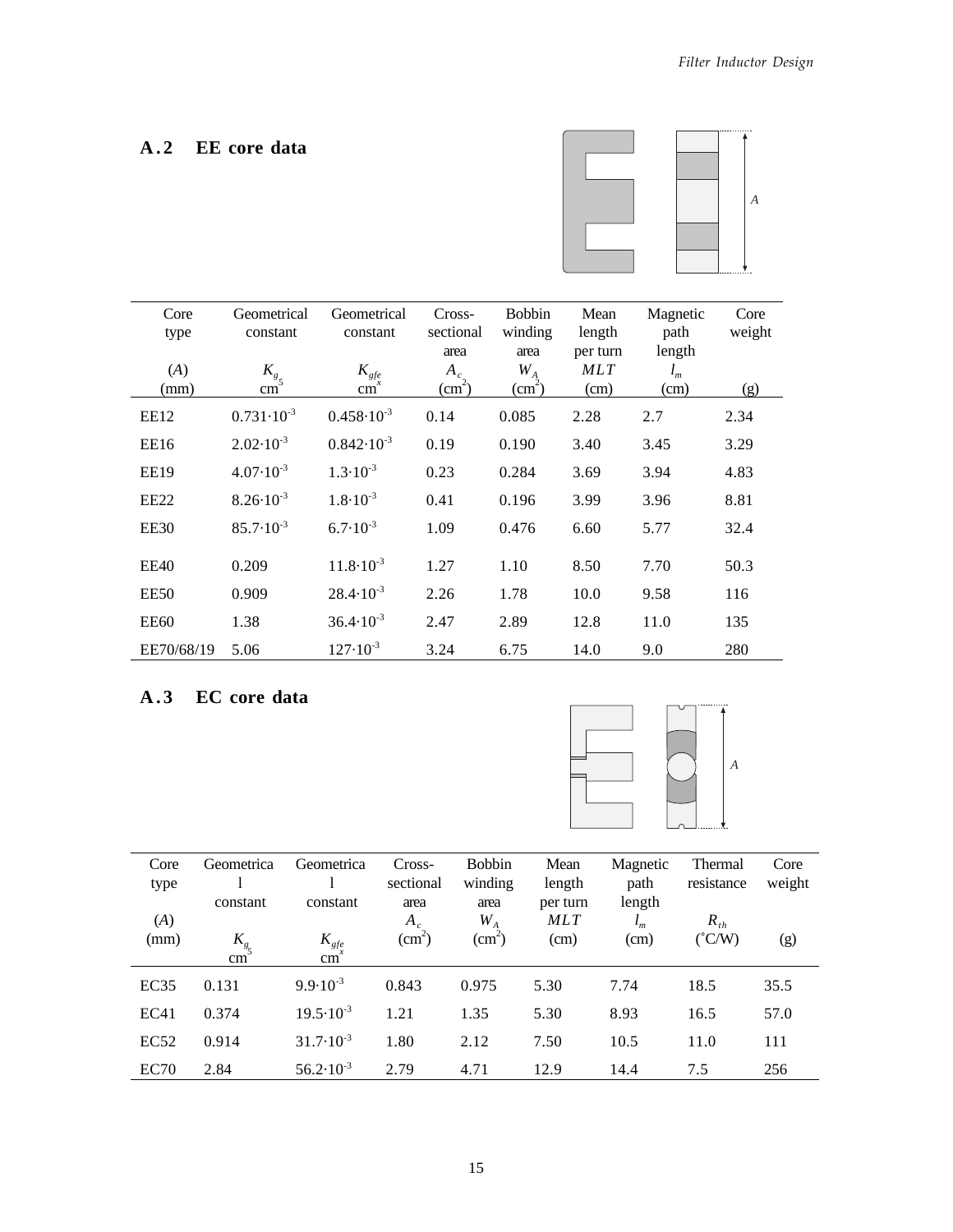## **A . 4 ETD core data**



| Core              | Geometrica      | Geometrica               | Cross-             | <b>Bobbin</b>   | Mean       | Magnetic | Thermal         | Core   |
|-------------------|-----------------|--------------------------|--------------------|-----------------|------------|----------|-----------------|--------|
| type              |                 |                          | sectional          | winding         | length     | path     | resistance      | weight |
|                   | constant        | constant                 | area               | area            | per turn   | length   |                 |        |
| (A)               |                 |                          | $A_c$              | $W_{A}$         | <b>MLT</b> | $l_m$    | $R_{th}$        |        |
| (mm)              | $K_{g}$         | $K_{\text{gfe}}$         | (cm <sup>2</sup> ) | $\text{(cm}^2)$ | (cm)       | (cm)     | $(^{\circ}C/W)$ | (g)    |
|                   | cm <sub>1</sub> | $\overline{\text{cm}}^x$ |                    |                 |            |          |                 |        |
| ETD <sub>29</sub> | 0.0978          | $8.5 \cdot 10^{-3}$      | 0.76               | 0.903           | 5.33       | 7.20     |                 | 30     |
| ETD <sub>34</sub> | 0.193           | $13.1 \cdot 10^{-3}$     | 0.97               | 1.23            | 6.00       | 7.86     | 19              | 40     |
| ETD <sub>39</sub> | 0.397           | $19.8 \cdot 10^{-3}$     | 1.25               | 1.74            | 6.86       | 9.21     | 15              | 60     |
| ETD <sub>44</sub> | 0.846           | $30.4 \cdot 10^{-3}$     | 1.74               | 2.13            | 7.62       | 10.3     | 12              | 94     |
| ETD <sub>49</sub> | 1.42            | $41.0 \cdot 10^{-3}$     | 2.11               | 2.71            | 8.51       | 11.4     | 11              | 124    |

# **A . 5 PQ core data**



| Core<br>type       | Geometrical<br>constant     | Geometrical<br>constant             | Cross-<br>sectional<br>area     | <b>Bobbin</b><br>winding<br>area | Mean<br>length<br>per turn | Magnetic<br>path<br>length | Core<br>weight |
|--------------------|-----------------------------|-------------------------------------|---------------------------------|----------------------------------|----------------------------|----------------------------|----------------|
| $(A_1/2D)$<br>(mm) | $K_{g5}$<br>cm <sub>1</sub> | $K_{\text{gfe}}$<br>cm <sup>x</sup> | $A_c$<br>$\text{(cm}^2\text{)}$ | $W_{A}$<br>$\text{cm}^2$ )       | <b>MLT</b><br>(cm)         | $l_m$<br>(cm)              | (g)            |
| PQ 20/16           | $22.4 \cdot 10^{-3}$        | $3.7 \cdot 10^{-3}$                 | 0.62                            | 0.256                            | 4.4                        | 3.74                       | 13             |
| PQ 20/20           | $33.6 \cdot 10^{-3}$        | $4.8 \cdot 10^{-3}$                 | 0.62                            | 0.384                            | 4.4                        | 4.54                       | 15             |
| PQ 26/20           | $83.9 \cdot 10^{-3}$        | $7.2 \cdot 10^{-3}$                 | 1.19                            | 0.333                            | 5.62                       | 4.63                       | 31             |
| PQ 26/25           | 0.125                       | $9.4 \cdot 10^{-3}$                 | 1.18                            | 0.503                            | 5.62                       | 5.55                       | 36             |
| PQ 32/20           | 0.203                       | $11.7 \cdot 10^{-3}$                | 1.70                            | 0.471                            | 6.71                       | 5.55                       | 42             |
| PQ 32/30           | 0.384                       | $18.6 \cdot 10^{-3}$                | 1.61                            | 0.995                            | 6.71                       | 7.46                       | 55             |
| PQ 35/35           | 0.820                       | $30.4 \cdot 10^{-3}$                | 1.96                            | 1.61                             | 7.52                       | 8.79                       | 73             |
| PQ 40/40           | 1.20                        | $39.1 \cdot 10^{-3}$                | 2.01                            | 2.50                             | 8.39                       | 10.2                       | 95             |